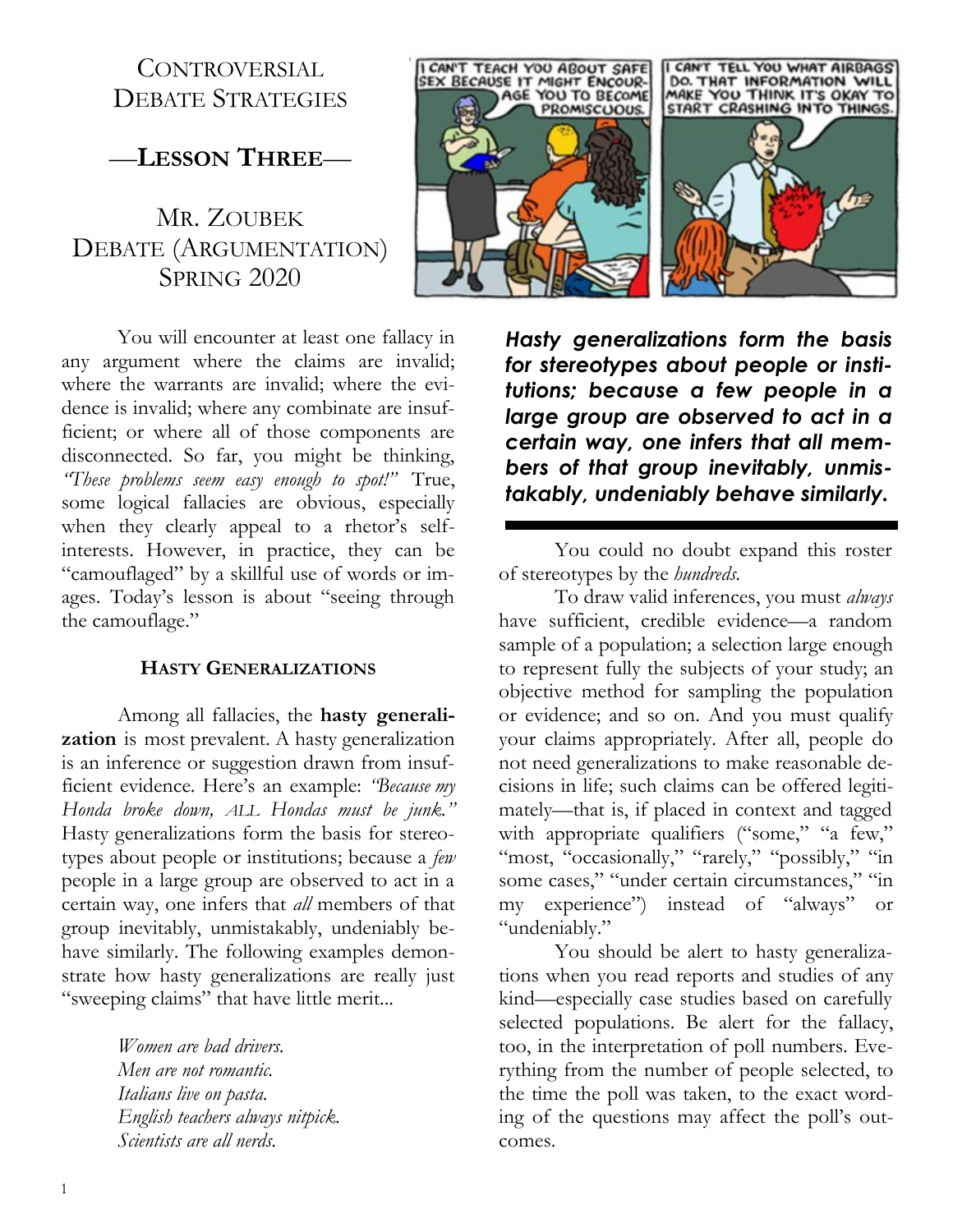"All Asians are good at math" is a hasty generalization. It started with a now-infamous 1987 *Time* magazine cover that showed six young students, sitting behind a computer and books, with the caption "Those Asian American Whiz Kids." A hasty generalization by *Time—*an otherwise credible news source—is responsible for one of the most prevalent stereotypes in society today.

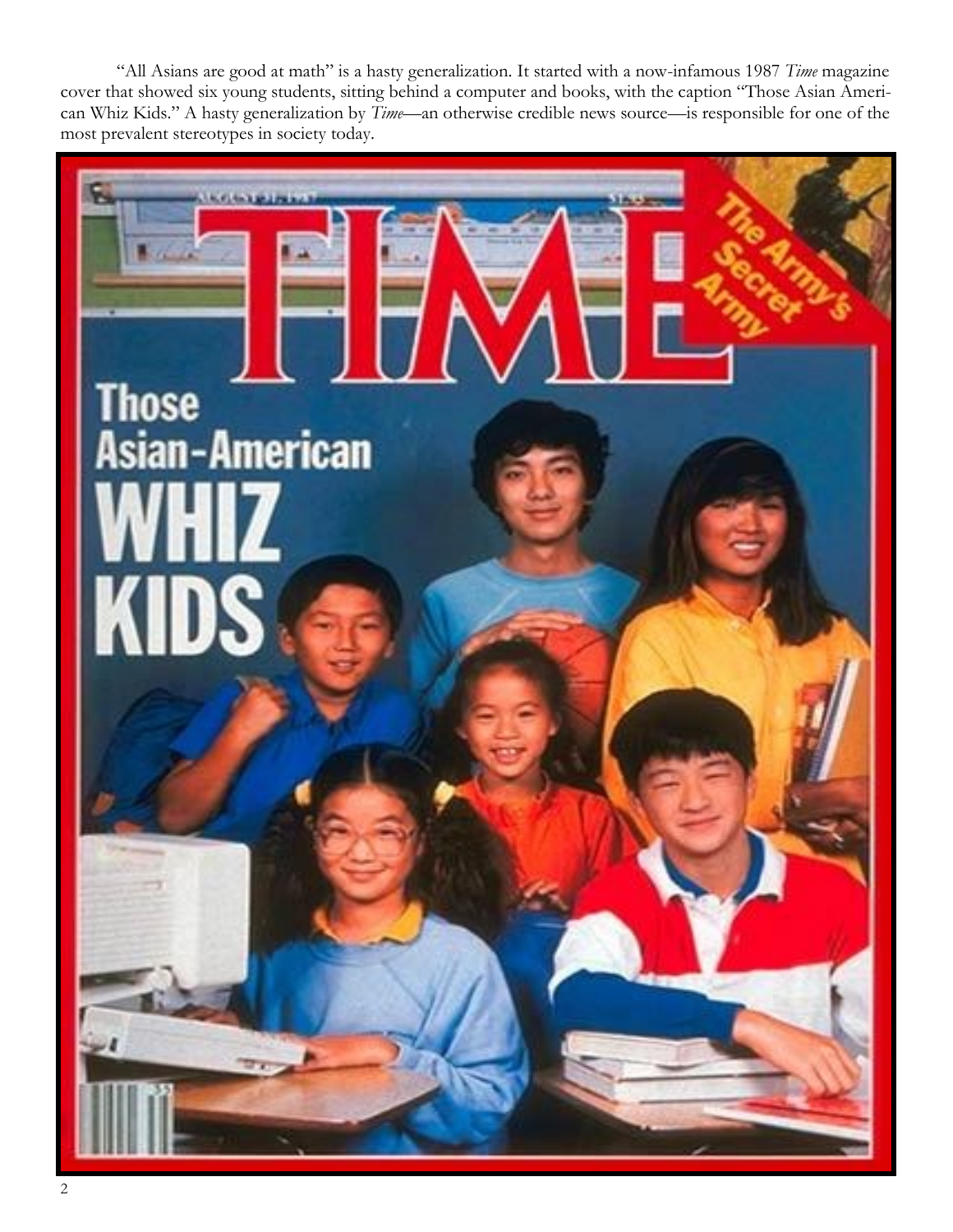### **POST HOC**



In Latin, **the fallacy of faulty causality** is described by the expressions "post hoc" or "ergo propter hoc." These translate word-forword as "after this, therefore, because of this." Odd as the translation may sound, it accurately describes what faulty causality is: The fallacious assumption that, because one event or action follows another, the first necessarily causes the second. Consider this famous lawsuit: A writer sued the Coors' Brewing Company, unsuccessfully, claiming that drinking copious amounts of the company's beer kept him from writing "The Great American Novel."

Some actions, of course, do produce reactions. Step on the brake pedal of your care and you will move hydraulic fluid that pushes calipers against discs to create friction that stops the vehicle. Causal relationships of this kind are reasonably convincing; one can provide valid evidence of relationships between the events sufficient to convince most people that an initial action did, indeed, cause subsequent actions. In other cases, however, a supposed connection between cause and effect turns out to be completely wrong.

For example, doctors now believe that when an elderly person falls and is found to have a broken leg or hip, the break usually caused the fall rather than the other way around. In our democratic society, causality can be especially difficult to control or determine when economic, political, or social relationships are involved.

That's why suspiciously simple or "politically convenient" causal claims should always be subject to scrutiny. In the 1990s, for example, crime rates in New York City fell sharply. Then-Mayor Rudolph Giuliani and his supporters claimed that credit was largely due to the Giuliani Administration's innovative policing strategies, such as cracking down on minor crimes to prevent the commission of more serious offenses.

But some of these policies had actually begun on Giuliani's predecessor. Moreover, during the same period, crime fell just as much in other American cities—including those whose police forces operated very differently from New York's. Giuliani's strategies may well have contributed to the drop. But analysts disagree strongly about how much.